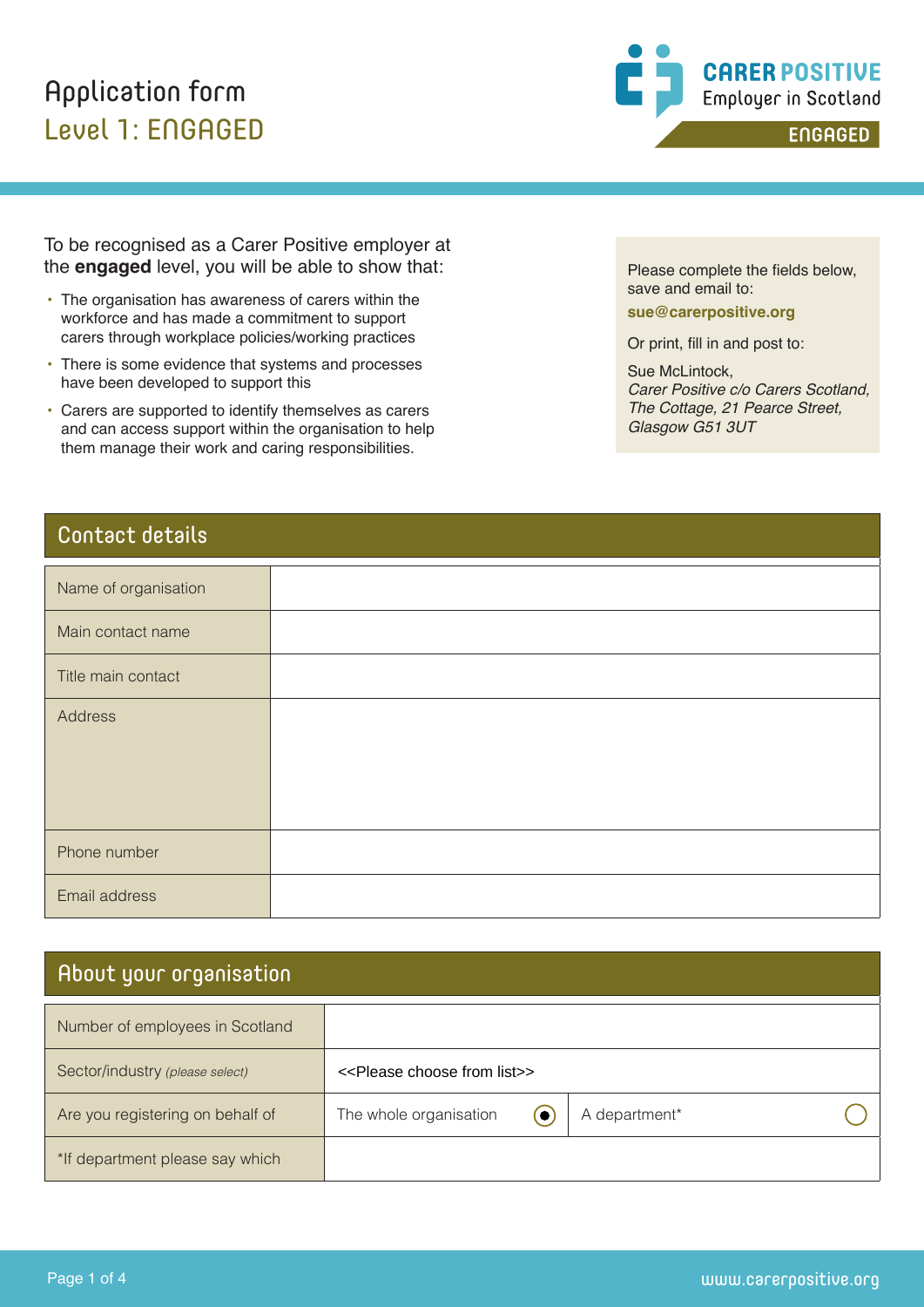### How you support carers

| Please refer to Please refer to Annex 1: 'Engaged criteria and examples' for guidance in completing this part of the form. Evidence<br>can include anything you feel verifies the description of support you provide. This can be copies of emails, policies, action plans,<br>minutes of meetings etc. These can be electronically attached and returned with this form to sue@carerpositive.org |                                                                        |  |  |  |
|---------------------------------------------------------------------------------------------------------------------------------------------------------------------------------------------------------------------------------------------------------------------------------------------------------------------------------------------------------------------------------------------------|------------------------------------------------------------------------|--|--|--|
| 1. Identification of carers: What system is in place to identify carers in your organisation/department?                                                                                                                                                                                                                                                                                          |                                                                        |  |  |  |
| <b>Brief</b><br>description                                                                                                                                                                                                                                                                                                                                                                       |                                                                        |  |  |  |
| Evidence                                                                                                                                                                                                                                                                                                                                                                                          |                                                                        |  |  |  |
|                                                                                                                                                                                                                                                                                                                                                                                                   | 2. Policy: How are carers supported within current workplace policies? |  |  |  |
| <b>Brief</b><br>description                                                                                                                                                                                                                                                                                                                                                                       |                                                                        |  |  |  |
| Evidence                                                                                                                                                                                                                                                                                                                                                                                          |                                                                        |  |  |  |
| 3. Practical support: What forms of practical support are available for carers in your organisation?                                                                                                                                                                                                                                                                                              |                                                                        |  |  |  |
| <b>Brief</b><br>description                                                                                                                                                                                                                                                                                                                                                                       |                                                                        |  |  |  |
| Evidence                                                                                                                                                                                                                                                                                                                                                                                          |                                                                        |  |  |  |
| 4. Communication, awareness raising & training:<br>How is the awareness of policies and support for carers undertaken within your organisation?                                                                                                                                                                                                                                                   |                                                                        |  |  |  |
| <b>Brief</b><br>description                                                                                                                                                                                                                                                                                                                                                                       |                                                                        |  |  |  |
| Evidence                                                                                                                                                                                                                                                                                                                                                                                          |                                                                        |  |  |  |
| 5. Peer support: How are carers supported to engage with other carers in the organisation or outside of workplace?                                                                                                                                                                                                                                                                                |                                                                        |  |  |  |
| <b>Brief</b><br>description                                                                                                                                                                                                                                                                                                                                                                       |                                                                        |  |  |  |
| Evidence                                                                                                                                                                                                                                                                                                                                                                                          |                                                                        |  |  |  |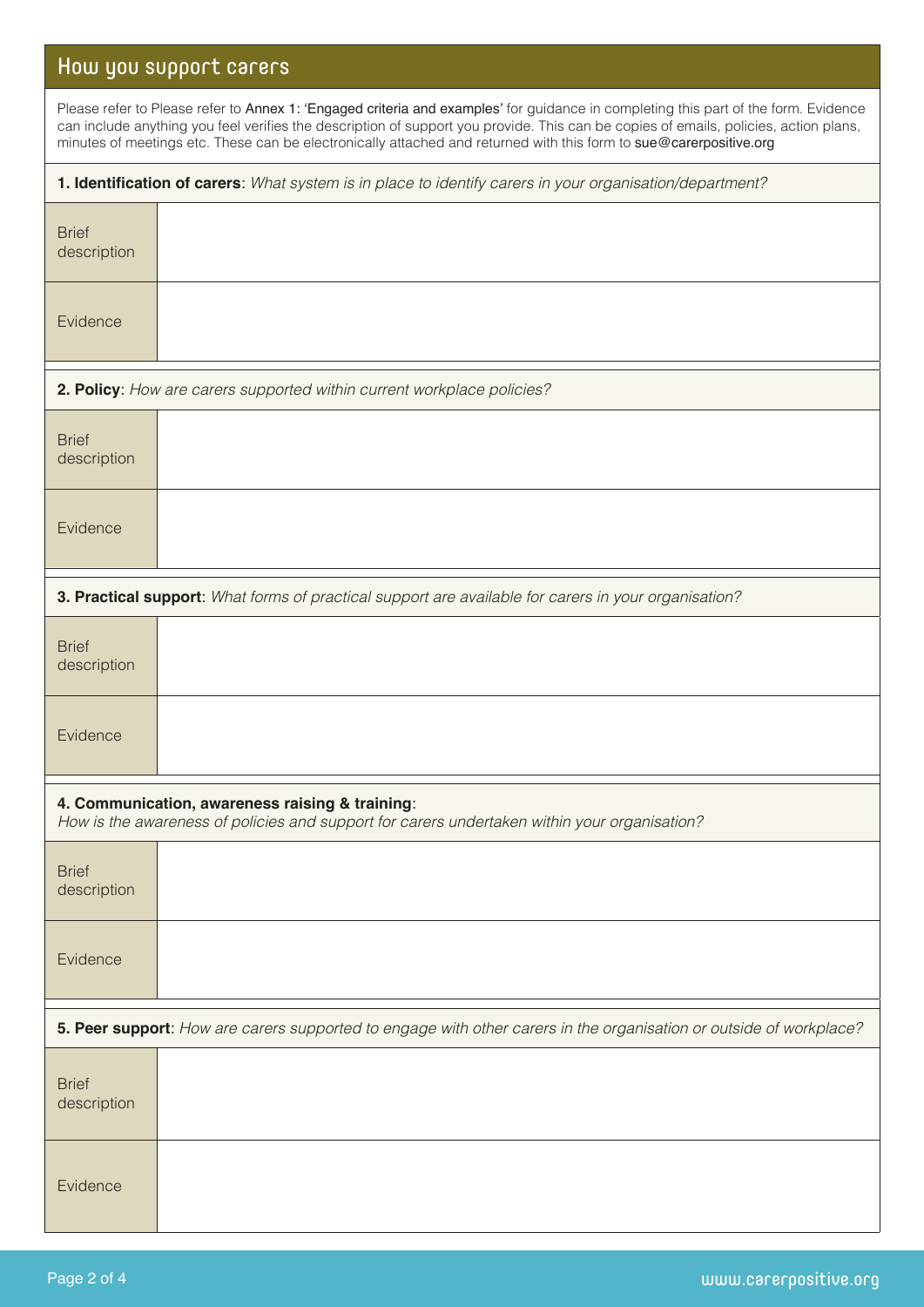It is important that the information provided in this form reflects the experiences of carers working within the organisation/ department.

Please provide some evidence of how carers feel about the support provided in their workplace. This can be via a simple survey, or a statement/testimonial, care case study, or whatever you feel most appropriate to your organisation size and structure.

#### Signature of carer/carer representative

This section to be signed by a carer/carer representative within the organisation or department.

| Name and designation |  |
|----------------------|--|
| Date                 |  |

# Signature of chief officer This section to be signed by the Director, Chief Executive, or senior officer at organisation or department level. Name and designation Date